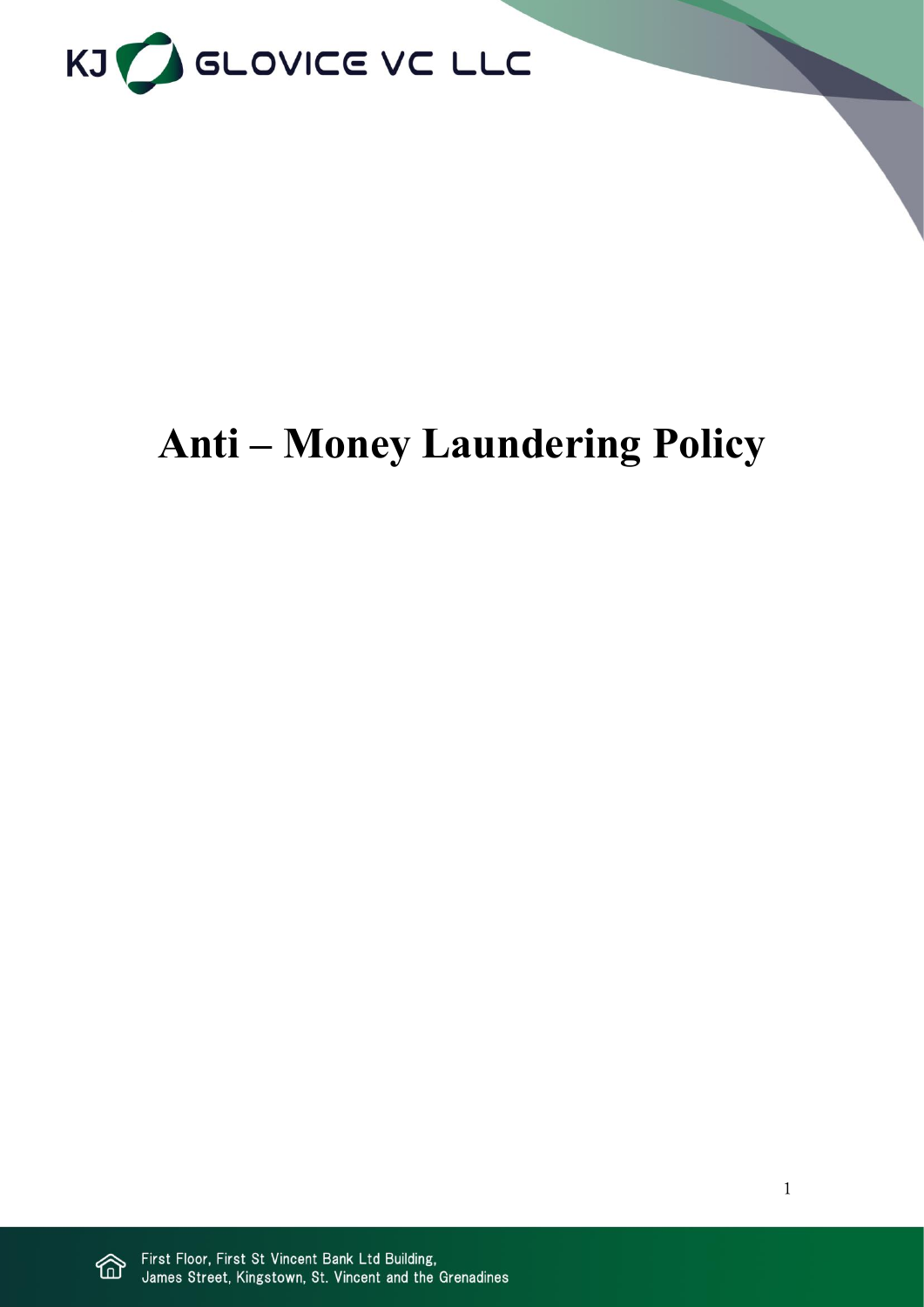

### **General Definition of Money Laundering**

The policy is formulated in accordance with the provisions of the Anti-Money Laundering and Anti – Terrorism Financing Act 2001 (AMLATFA) and the Financial Action Task Force 40 Recommendations and is intended to ensure that reporting institutions under Labuan IBFC understands and comply with the requirements and obligations imposed on them.

Money laundering and terrorism financing (ML/TF) continues to be an on-going threat which has the potential to adversely affect the country's reputation and investment climate which may lead to economic and social consequences.

Since the formation of the National Coordination Committee to Counter Money Laundering (NCC), efforts have been undertaken to effectively enhance the Anti

– Money Laundering and Counter Financing of Terrorism (AML/CFT) compliance framework in the introduction of the Standard Guidelines on AML/CFT.

Besides bringing the recommendation up to date in addressing new and emerging threats, the 2012 revision of the International Standards on Combating Money Laundering and the Financing of Terrorism & Proliferation (FATF 40 Recommendations), sought to clarify and strengthen many of its existing obligations as well as to reduce duplication of the Recommendations.

One of the new Recommendations introduced is on the obligation of countries to adopt a risk – based approach in identifying, assessing and understanding the countries' ML/TF risks, which places further expectation to assess and mitigate ML/ TF risks. Labuan IBFC has issued necessary directives vide circulars from time to time, covering issues related to Know your Client (KYC norms), Anti-Money Laundering (AML), Client Due Diligence (CDD) and combating Financing

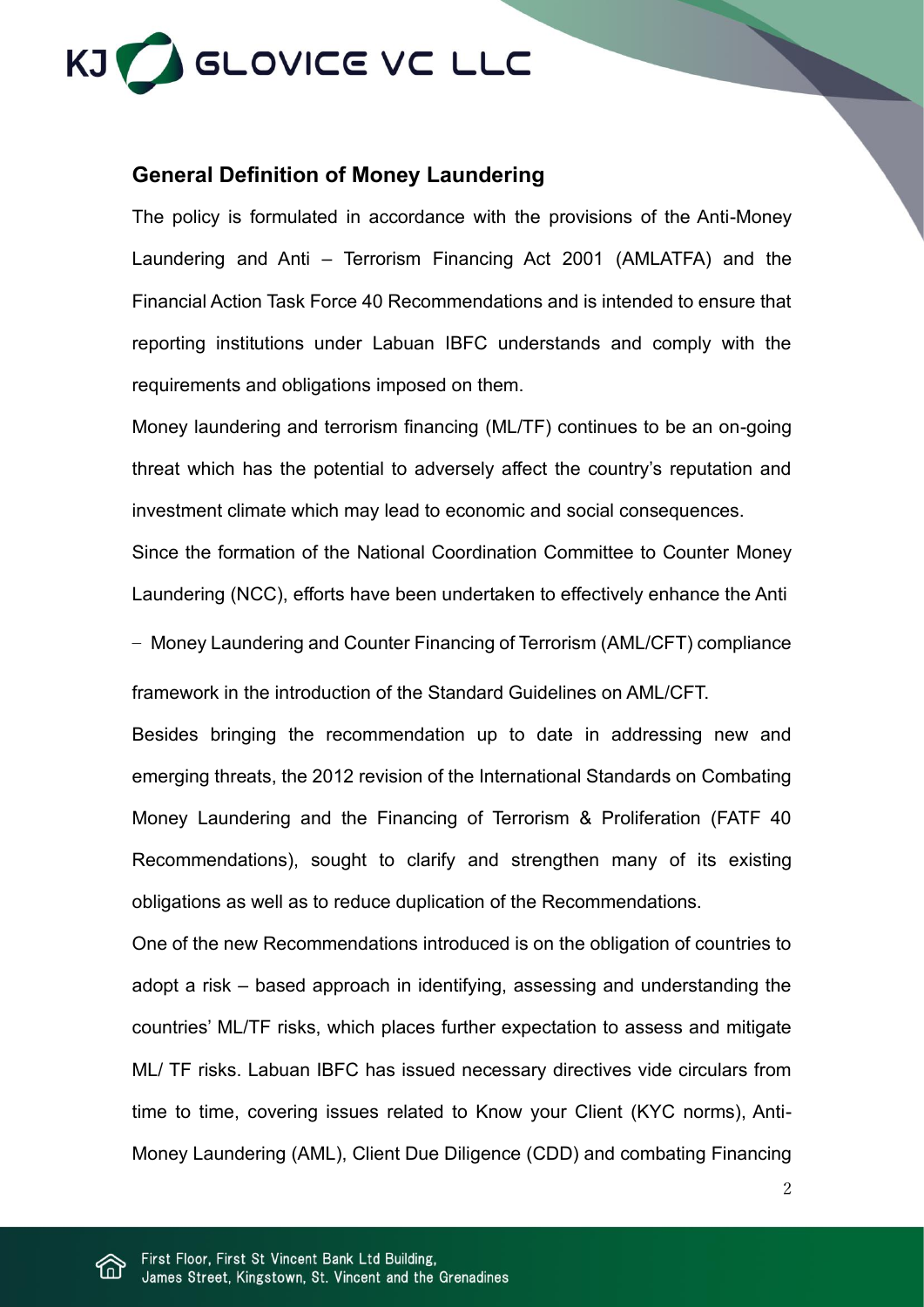

Terrorism (CFT).

Pursuant to: Section 13,14,15,16,17,18,19,20,66E and 83 of the AMLATFA; and Section 4B of the Labuan Financial Services Authority Act 1996 (LFSAA)

When a person or an entity engages in a transaction that involves proceeds of unlawful and illegal activity to convert money or other material values, it is considered money laundering.

Money laundering activity includes but is not limited to:

- Acquiring unlawful property
- Entering into an arrangement to convert any illegal assets
- Receiving illegal property involved terrorism, drug dealing, or human trafficking

Section 4 of the Malaysia AML /CFT Act 2001has defined the "Offence of money laundering" as under: "Any person who engages, directly or indirectly, in a transaction that involves proceeds of an unlawful activity or projecting it as untainted property shall be guilty of offence of money laundering"

Money launderers use the Mutual Fund / financial institutions for cleansing 'dirty money' obtained from criminal activities with the objective of hiding / disguising its source. The process of money laundering involves creating a web of financial transactions to hide the origin and the true nature of these funds.

For the purpose of this document, the term 'money laundering' would also covers

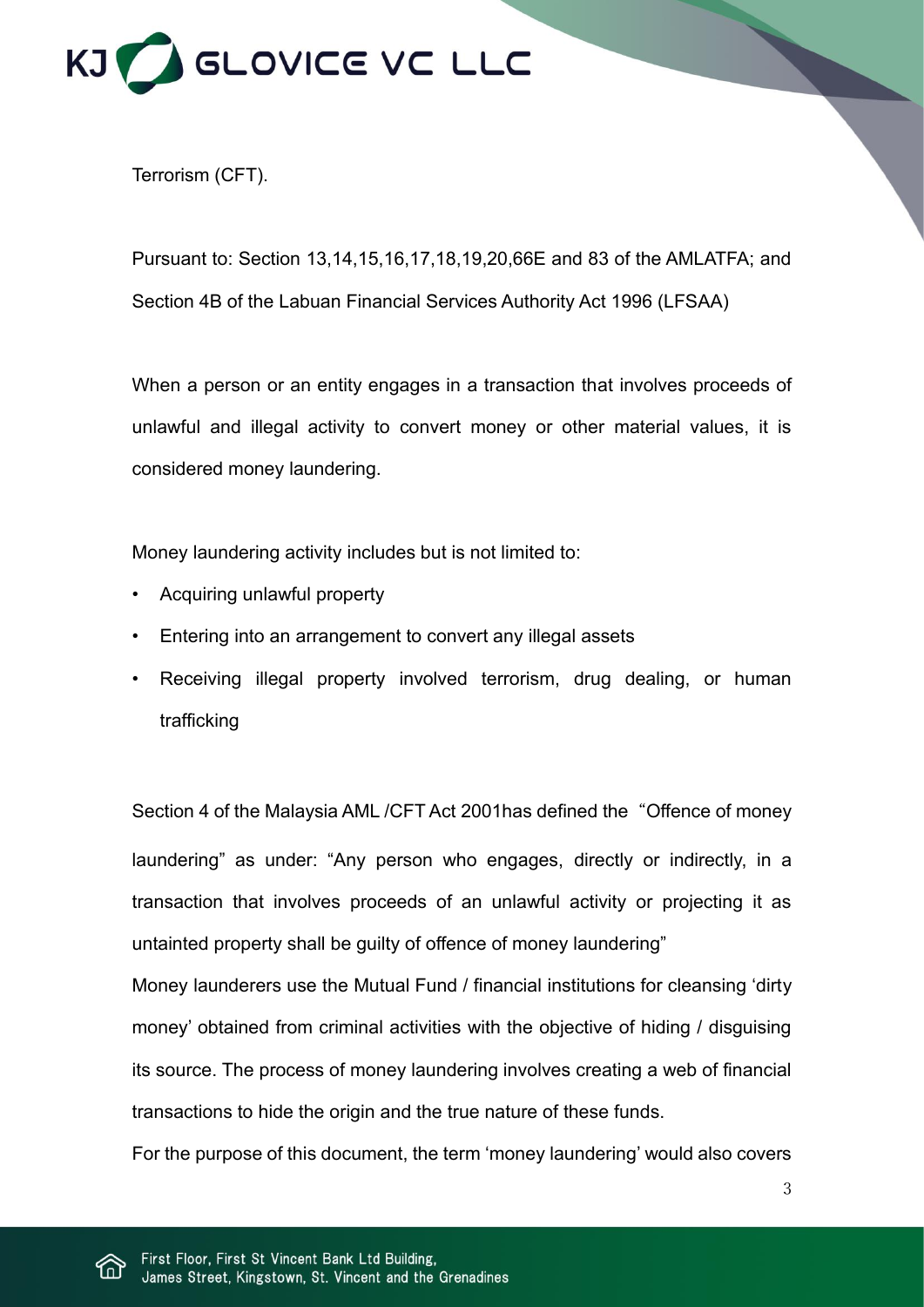

financial transactions where the end use of funds goes for terrorist financing irrespective of the source of funds.

#### **Obligations under AML / CFT Act 2001**

Section 13 of AML / CFT Act 2001 places certain obligations on every Financial Institution / Intermediary / banking company which include:

- (i) Maintaining a record of prescribed transactions
- (ii) Furnishing information of prescribed transactions to the specified Authority
- (iii) Verifying and maintaining records of the identity of the investors /customers
- $(iv)$  Preserving records in respect of (i), (ii), (iii) above for a period of six years from the date of cessation of transactions i.e. the date of termination of account or business relationship between the client / investor and the intermediary.

# **Policy Statement**

This Anti-Money Laundering Policy is based on Anti-Money Laundering and Terrorist Financing Regulations, 2014 made by Saint Vincent and the Grenadines.

Accordingly, KJ Glovice VC LLC is committed to:

• Prevent criminal elements from using the Mutual Fund System for money laundering activities.

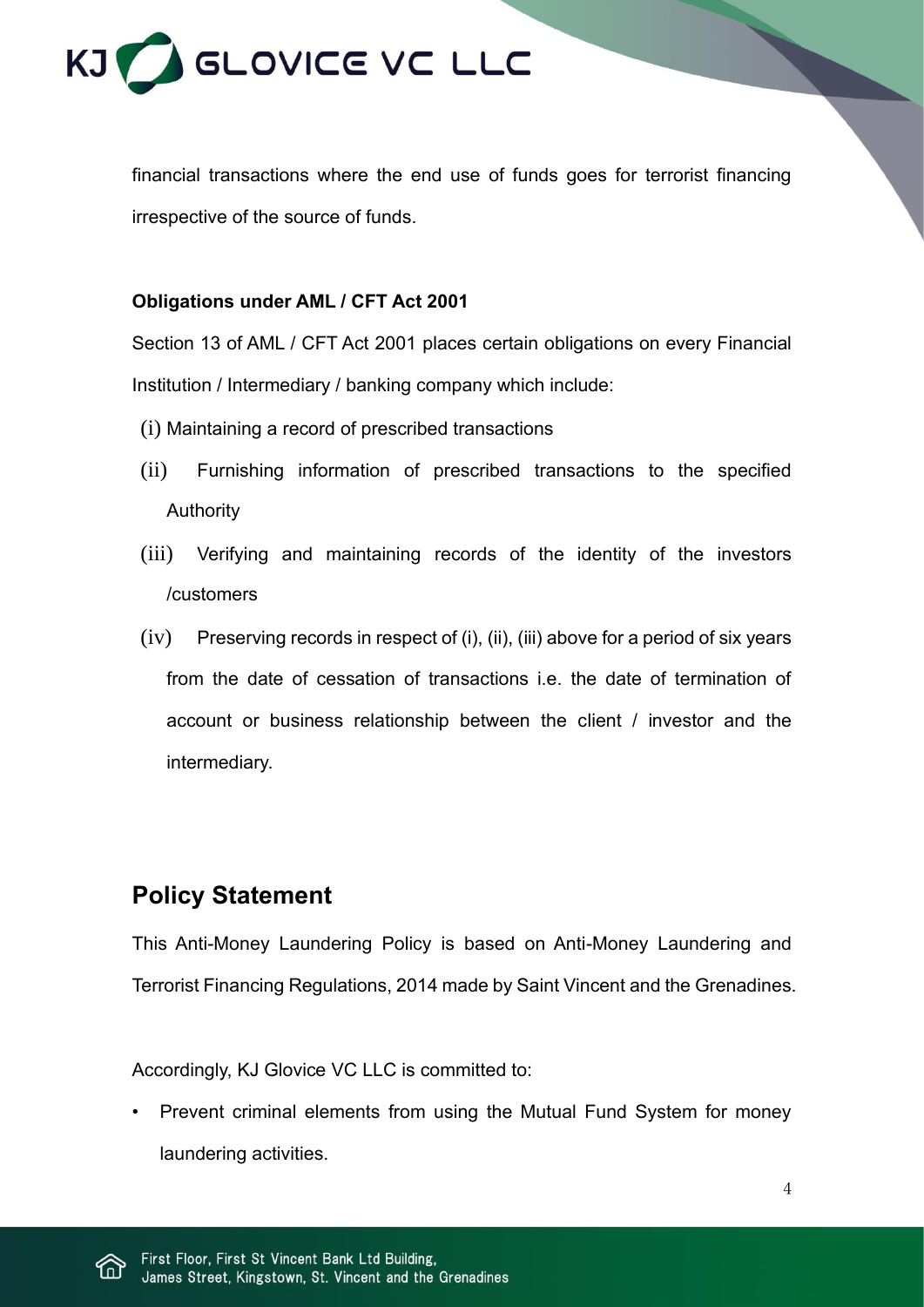

- Enable KJ Glovice VC LLC as an intermediary to keep track of the financial transactions of the investors and report them to the Financial Intelligence Unit.
- Put in place appropriate controls for detection and reporting of suspicious activities in accordance with applicable laws / laid down procedures.
- Comply and assist Saint Vincent and the Grenadines in complying with laws and regulatory guidelines.
- Take necessary steps to ensure that the concerned staff is adequately trained in KYC and AML procedures.

# **Scope of Policy**

This policy is for KJ Glovice VC LLC officers, employees, and appointed officers handling the services in conjunction with operational guidelines/regulations issued by Anti-Money Laundering and Terrorist Financing Regulations, 2014.

### **Policy/Guidelines On 'Know Your Customer' (KYC)**

With a view to bringing uniformity in the KYC requirements for the securities markets, LFSA has introduced the usage of uniform KYC by all LFSA registered institution.

In this regard, LFSA, Bank Negara Malaysia (BNM) vide a gazette notification dated 5 July 2001 AML /CFT Act 2001, an act to provide for the offense of money laundering, the measures to be taken for the prevention of money laundering and terrorism financing.

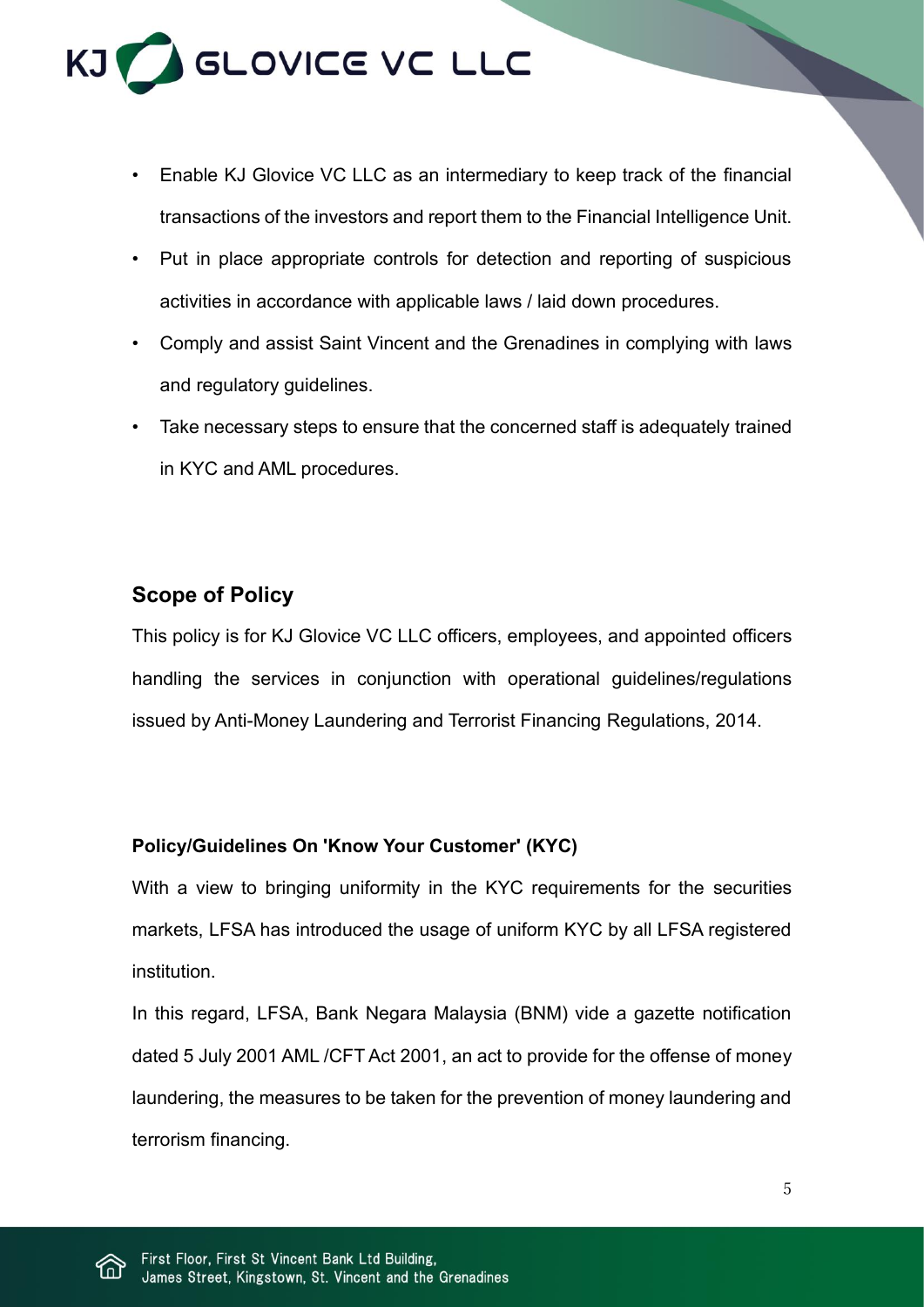

By virtue of the above Regulations, an investor (client) who is desirous of opening an account/trade/deal with the LFSA registered intermediary is required to submit the KYC details through the KYC Registration form and supporting documents. The intermediary shall perform the verification and upload the details in a customer relationship manager system. Apart from carrying out the KYC as explained above, the intermediary is required to perform a final verification including via third-party source verification.

## **Customer Due Diligence Measures**

KJ Glovice VC LLC obeys the regulations of customer due diligence according to Section 6 of Anti-Money Laundering and Terrorist Financing Regulations, 2014 as fellow:

" 6. (1)"Customer due diligence measures" are measures for -

- (a) identifying a customer;
- (b) determining whether the customer is acting for a third party and, if so, identifying the third party;

(c) verifying the identity of the customer and any third party for whom the customer is acting;

(d) identifying each beneficial owner of the customer and third party, where either the customer or third party, or both, are not individuals;

(e) taking reasonable measures, on a risk-sensitive basis, to verify the identity of each beneficial owner of the customer and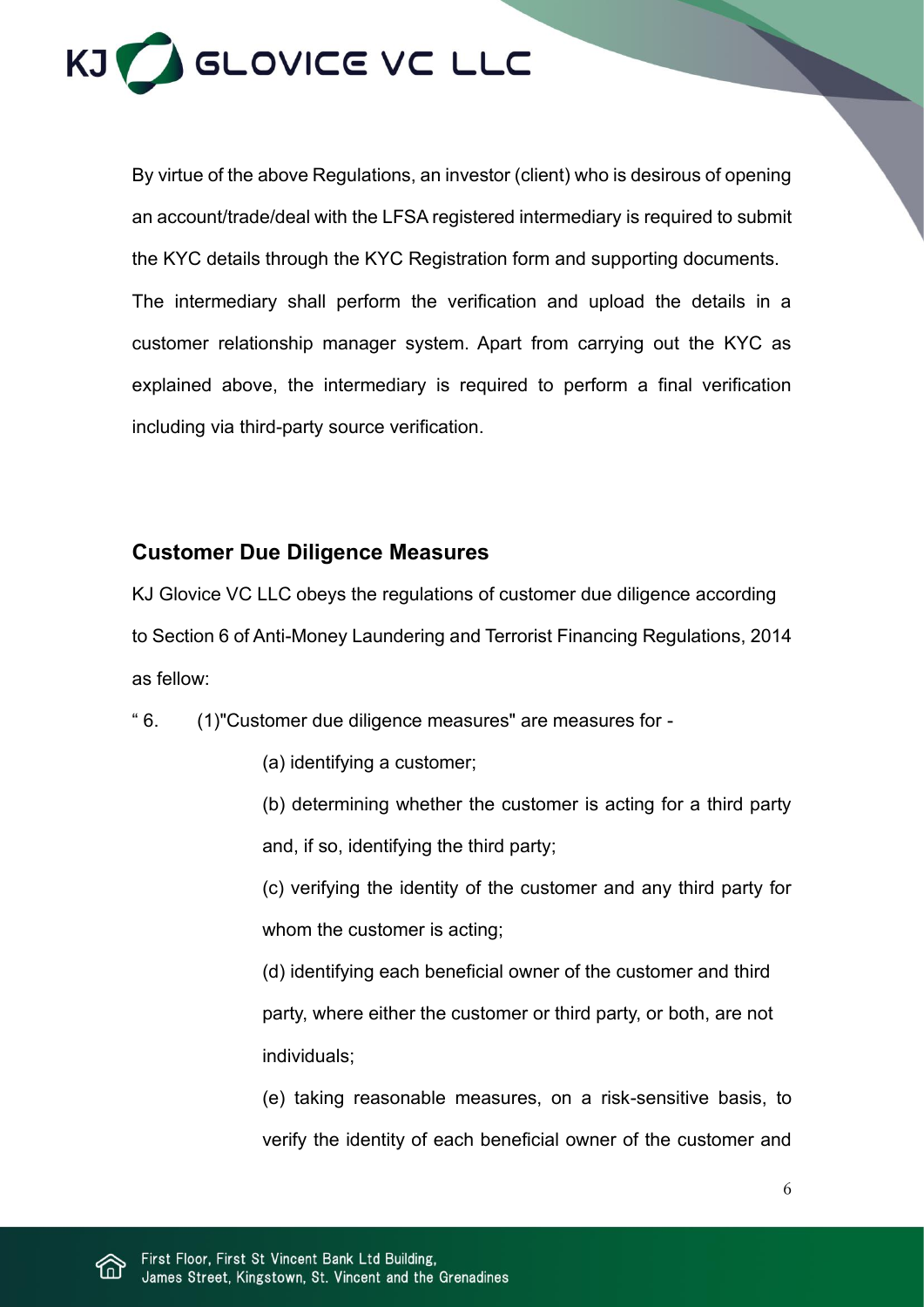

third party so that the service provider is satisfied that it knows who each beneficial owner is including, in the case of a legal person, partnership, foundation, trust or similar arrangement, taking reasonable measures to understand the ownership and control structure of the legal person, partnership, foundation, trust or similar arrangement; and

(f) obtaining information on the purpose and intended nature of the business relationship or occasional transaction.

(2) Customer due diligence measures include -

(a) where the customer is not an individual, measures for verifying that any person purporting to act on behalf of the customer is authorised to do so, identifying that person and verifying theidentity of that person; and

(b) where the service provider carries on insurance business,

measures for identifying each beneficiary under any long term or investment linked policy issued or to be issued by the service provider and verifying the identity of each beneficiary.

(3) Where a service provider is required by these Regulations to verify the identity of a person, it shall verify that person's identity using documents, data or information obtained from a reliable and independent source.

(4) Where customer due diligence measures are required by this regulation to include measures for identifying and verifying the identity of

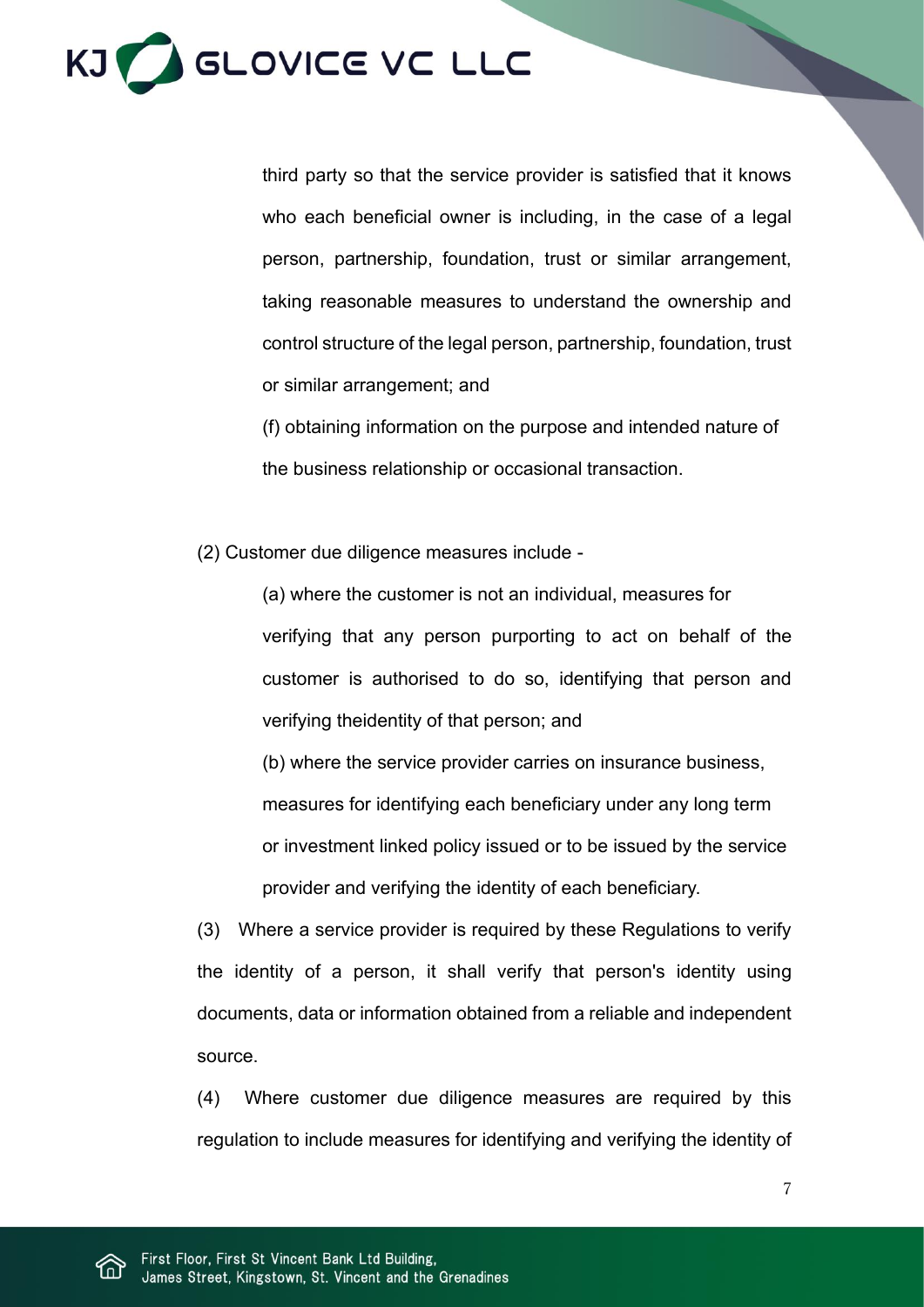

the beneficial owners of a person, those measures are not required to provide for the identification and verification of any individual who holds shares in a company that is listed on a recognised exchange."

## **Obligations of Record-Keeping**

Section 21 and 22 of Anti-Money Laundering and Terrorist Financing Regulations, 2014 requires a service provider to keep specified records which include:

" (a) a copy of the evidence of identity obtained pursuant to the application of customer due diligence measures or ongoing monitoring, or information that enables a copy of such evidence to be obtained;

(b) the supporting documents, data or information that have been obtained in respect of a business relationship or occasional transaction which is the subject of customer due diligence measures or ongoing monitoring;

(c) a record containing details relating to each transaction carried out by the service provider in the course of any business relationship or occasional transaction;

(d) all account files; and

(e) all business correspondence relating to a business relationship or an occasional transaction."

Moreover, a service provider shall keep the records:

" (a) in a form that enables them to be made available on a timely basis, when lawfully required, to the supervisory authority, the Financial

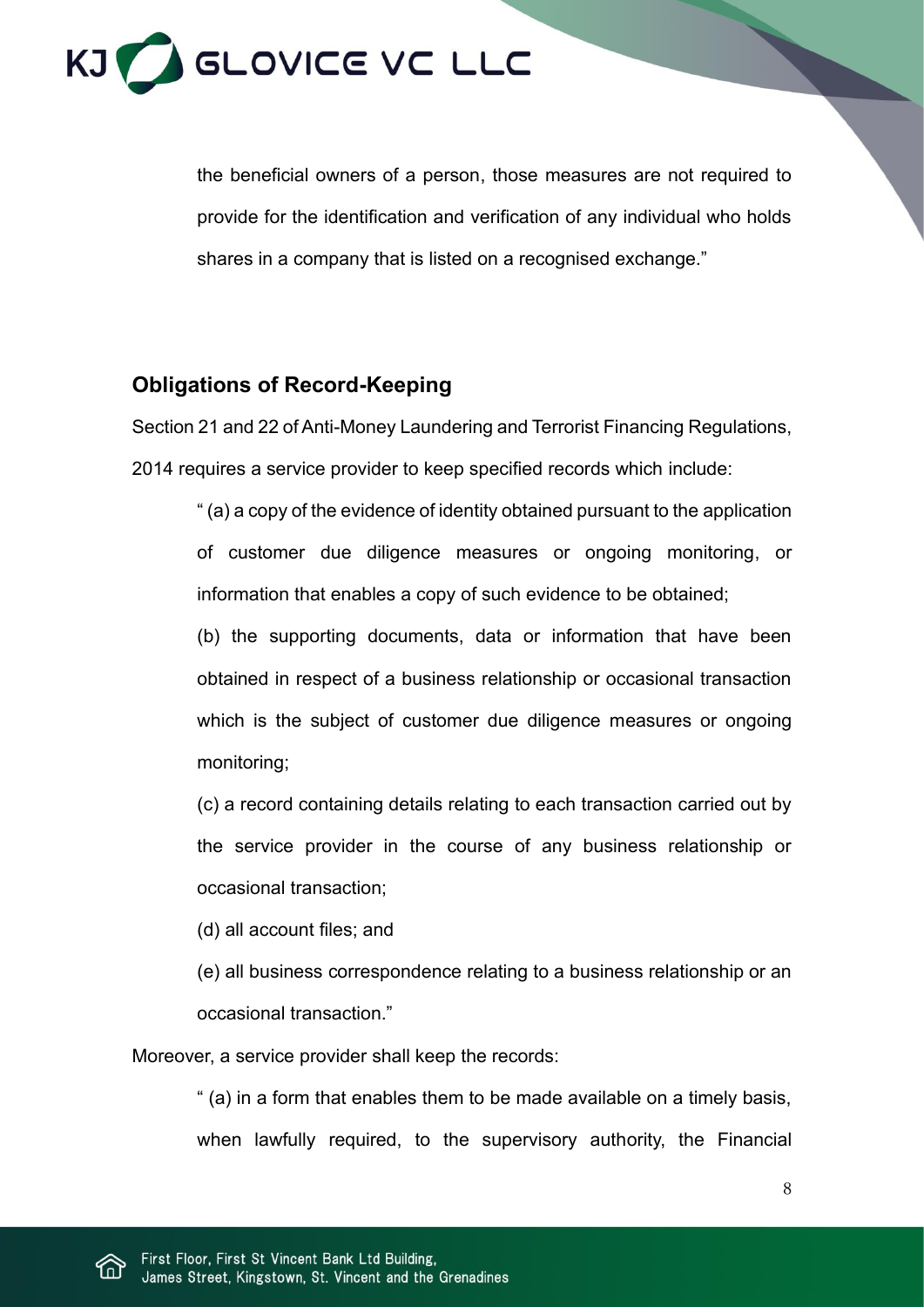

Intelligence Unit or law enforcement authorities in the State; and (b) for at least the minimum retention period." Accordingly, the minimum period for the retention of records for the purposes of these Regulations is 7 years.

Essentially, KJ Glovice VC LLC will follow the guidelines listed above.

# **Monitoring and Reporting**

In order to maintain a safe trading environment for the customers, KJ Glovice VC LLC shall:

- Monitor the transactions carried out by the customers on an ongoing basis throughout the business relationship
- Keep the documents and information for the sake of customer due diligence
- Maintain sufficient monitoring measures

Nonetheless, there are few reasons to suspect the transaction regardless of the amount as follows:

- appears unusual;
- appears illegal;
- involves proceeds from an unlawful activity; or
- indicates that the customer involved in illegal activity.

The criterion for identifying the Suspicious Transactions is reviewed by Financial

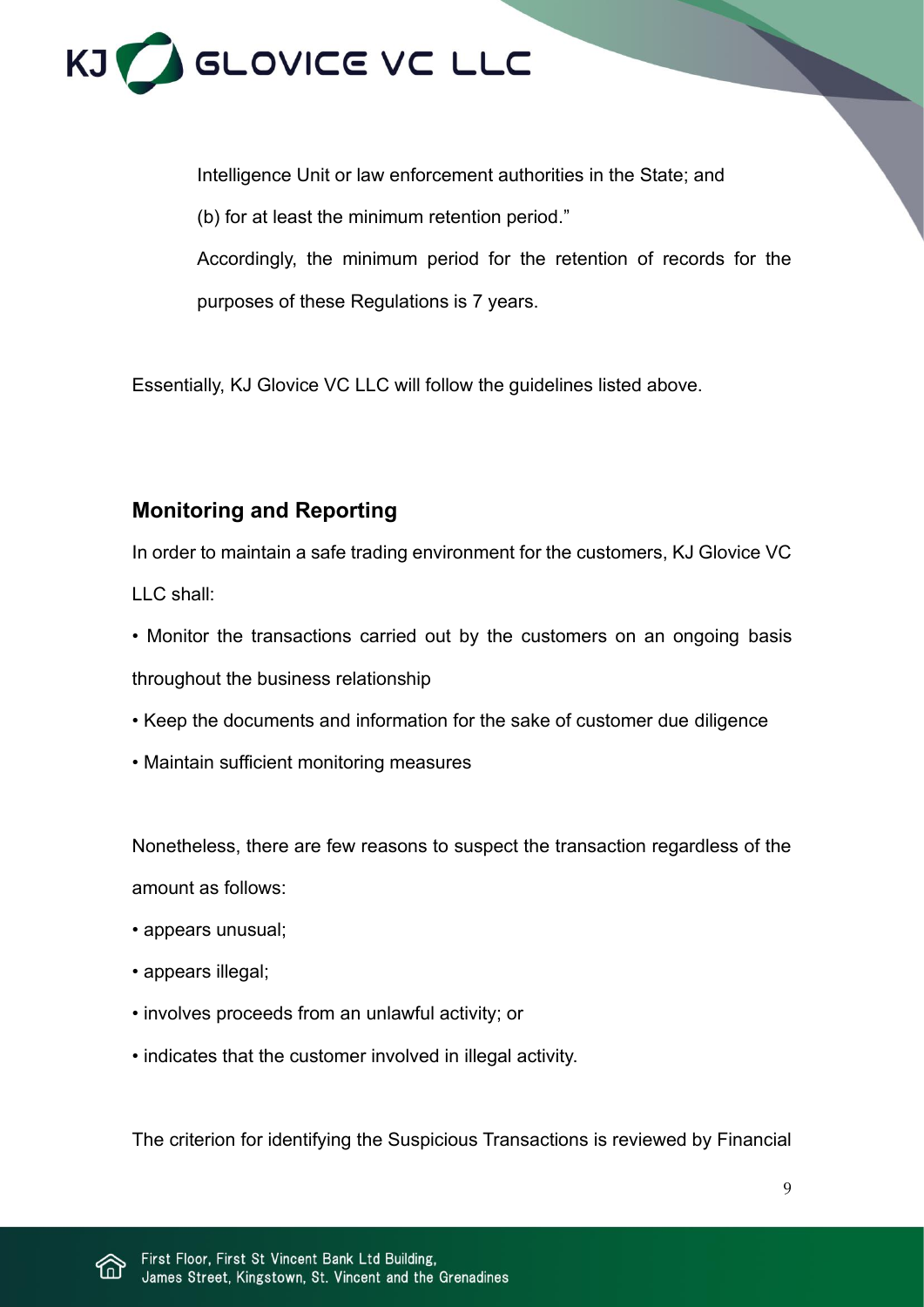

Intelligence Unit.

If KJ Glovice VC LLC discovers any suspicious transactions by its customers, it will comply with the Anti-Money Laundering and Terrorist Financing Regulations, 2014.

Overall, KJ Glovice VC LLC reserves the right to refuse to proceed with a transaction at any time if it is suspected of involving money laundering or illegal activity.

The transactions as per the specified criterion shall be reported to AMLC – LFSA in the format prescribed by FIU. Once the AML – LFSA identify a transaction as suspicious, we have to prepare a Suspicious Transaction Report (FIU format) and provide the same to FIU, Malaysia.

The Compliance Manager is responsible for channeling all internal suspicious transaction reports received from the employees. Upon receiving any internal suspicious transaction, the Compliance Manager must evaluate the grounds of suspicion, once it is confirmed, the Compliance Manager must submit the STR. In case, there is no reasonable grounds, Compliance Manager must document and file the decision, supported by relevant documents.

## **KYC Norms**

For securities and AML reasons, customers who intend to open an account/trade/deal with KJ Glovice VC LLC are required to submit KYC documents during the registration process.

Retrospectively, KJ Glovice VC LLC shall verify and manage the supporting KYC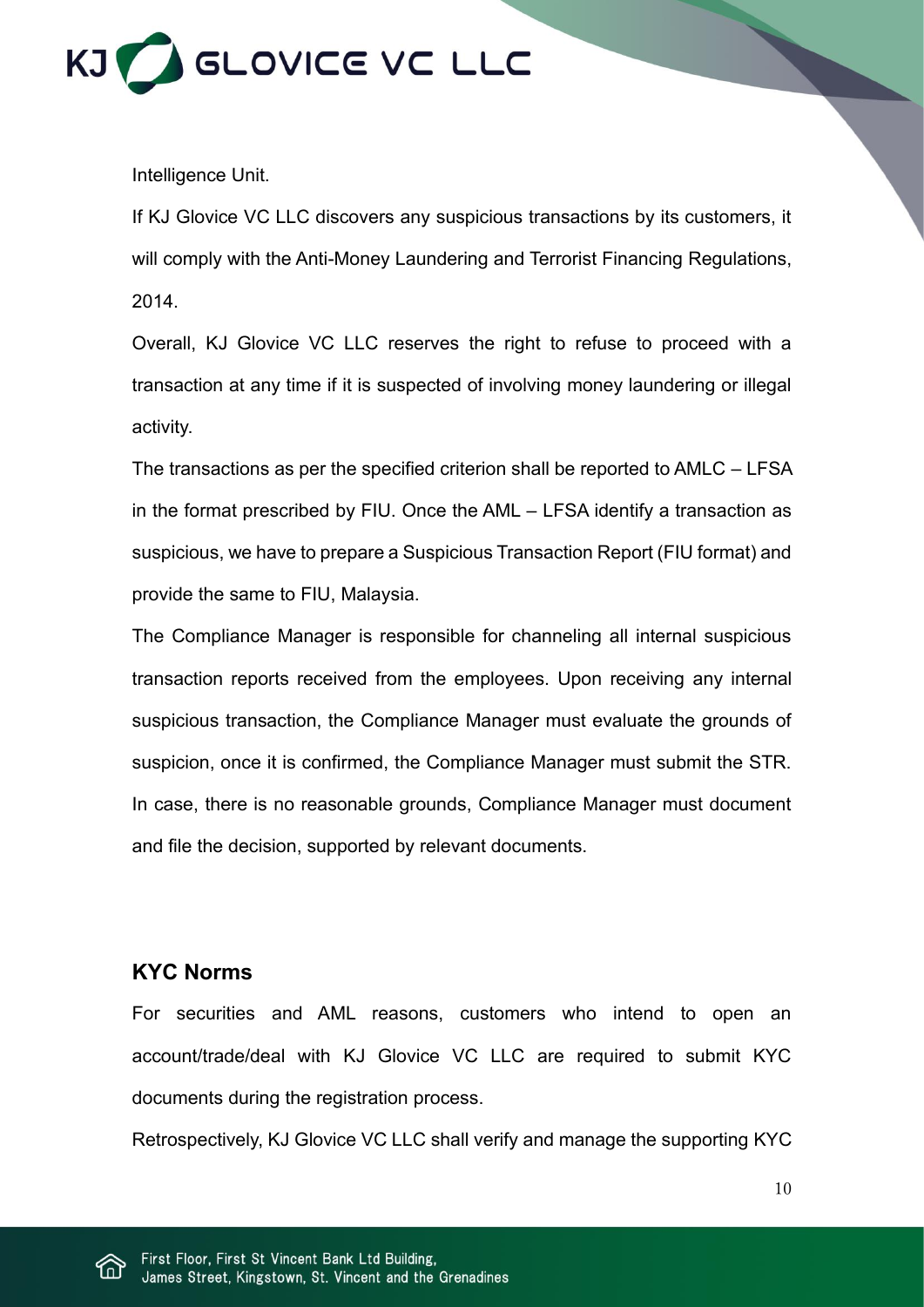

documents provided by the customer in a customer relationship management system.

1.1. Know Your Customer (KYC) is the platform on which KJ Glovice FX System operates to avoid the pitfalls of operational, legal and reputation risks and consequential losses by scrupulously adhering to the various procedures laid down for opening and conduct of Retail and Business account.

1.2. Know Your Customer is the key principle for identification of any individual/corporate opening an account.

1.3. The customer identification should entail verification on the basis of documents provided by the customer. The objectives of KYC are as under:

- 1.3.1. To ensure appropriate customer identification.
- 1.3.2. Monitor the transactions of a suspicious nature.
- 1.3.3. Satisfy that the proposed customer is not an un-discharged insolvent.
- 1.3.4. Minimize frauds.
- 1.3.5. Avoid opening of accounts with fictitious name and addresses and
- 1.3.6. Weed out undesirable customers.

### **Review of the Policy**

KJ Glovice VC LLC reserves the right to edit and update this policy at any time. The Compliance Manager along with the Internal Audit Head or any other authority responsible for over – all monitoring of the level of compliance activities by KJ Glovice FX Limited shall review this policy as and when any changes take place either in the AML Act and/ or the regulations issued by Labuan FSA.